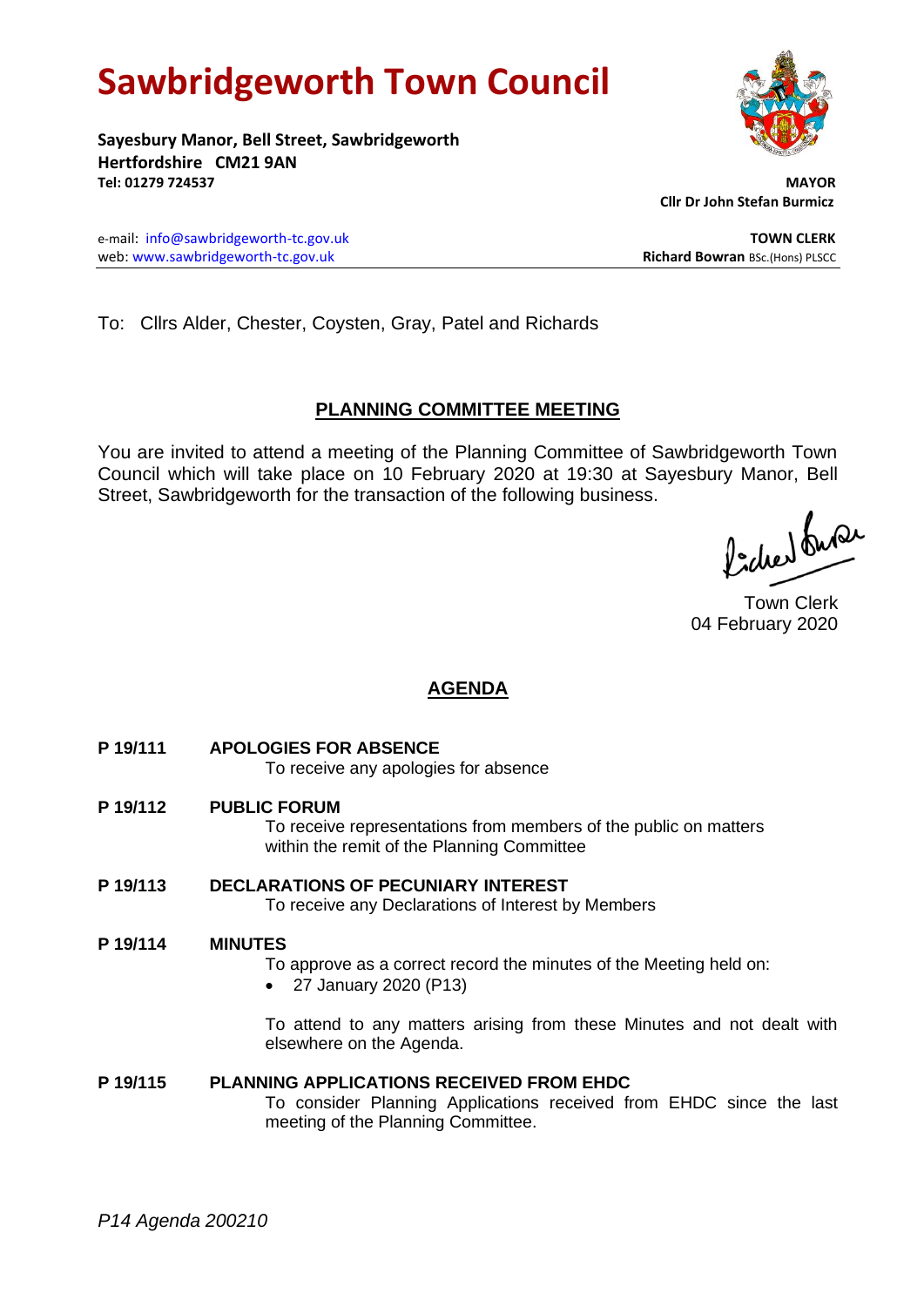# **3/18/2735/FUL (SAWB4) Land at Cambridge Road, Sawbridgeworth**

[Hybrid planning application comprising; Full planning permission for 85 dwellings along](https://publicaccess.eastherts.gov.uk/online-applications/applicationDetails.do?activeTab=documents&keyVal=PJQHW9GLH9700)  with a new access into Cambridge Road, provision of new spine road, landscaping, [associated infrastructure and the demolition of existing dwelling; and Outline planning](https://publicaccess.eastherts.gov.uk/online-applications/applicationDetails.do?activeTab=documents&keyVal=PJQHW9GLH9700)  [permission for 99 dwellings with associated open space, landscape and infrastructure with](https://publicaccess.eastherts.gov.uk/online-applications/applicationDetails.do?activeTab=documents&keyVal=PJQHW9GLH9700)  [all matters reserved except access](https://publicaccess.eastherts.gov.uk/online-applications/applicationDetails.do?activeTab=documents&keyVal=PJQHW9GLH9700) 

**\_\_\_\_\_\_\_\_\_\_\_\_\_\_\_\_\_\_\_\_\_\_\_\_\_\_\_\_\_\_\_\_\_\_\_\_\_\_\_\_\_\_\_\_\_\_\_\_\_\_\_\_\_\_\_\_\_\_\_\_\_\_\_\_\_**

**\_\_\_\_\_\_\_\_\_\_\_\_\_\_\_\_\_\_\_\_\_\_\_\_\_\_\_\_\_\_\_\_\_\_\_\_\_\_\_\_\_\_\_\_\_\_\_\_\_\_\_\_\_\_\_\_\_\_\_\_\_\_\_\_\_**

**Applicant:** Countryside Properties

## **3/20/0140/LBC 38 Knight Street, CM21 9AX**

[Removal of render panels to rear gable and fitting weatherboarding over timber frame](https://publicaccess.eastherts.gov.uk/online-applications/applicationDetails.do?activeTab=documents&keyVal=Q4K6RAGLMVN00) **Applicant:** Mrs Shipman

# **3/20/0142/FUL The Elms, 4 Bell Street, CM21 9AN**

[Retention of portacabin and cladding and replacement of fencing between](https://publicaccess.eastherts.gov.uk/online-applications/applicationDetails.do?activeTab=documents&keyVal=Q4KHWDGLMVS00) No.2 and No.4 **Applicant:** Asquith Nurseries Limited

**\_\_\_\_\_\_\_\_\_\_\_\_\_\_\_\_\_\_\_\_\_\_\_\_\_\_\_\_\_\_\_\_\_\_\_\_\_\_\_\_\_\_\_\_\_\_\_\_\_\_\_\_\_\_\_\_\_\_\_\_\_\_\_\_\_**

**\_\_\_\_\_\_\_\_\_\_\_\_\_\_\_\_\_\_\_\_\_\_\_\_\_\_\_\_\_\_\_\_\_\_\_\_\_\_\_\_\_\_\_\_\_\_\_\_\_\_\_\_\_\_\_\_\_\_\_\_\_\_\_\_\_**

## **3/20/0163/HH 22 Vantorts Road, CM21 9NB**

[Creation of first floor accommodation to form a two storey dwelling together with the](https://publicaccess.eastherts.gov.uk/online-applications/applicationDetails.do?activeTab=documents&keyVal=Q4RLGAGLMXD00)  [erection of a side canopy](https://publicaccess.eastherts.gov.uk/online-applications/applicationDetails.do?activeTab=documents&keyVal=Q4RLGAGLMXD00)

**\_\_\_\_\_\_\_\_\_\_\_\_\_\_\_\_\_\_\_\_\_\_\_\_\_\_\_\_\_\_\_\_\_\_\_\_\_\_\_\_\_\_\_\_\_\_\_\_\_\_\_\_\_\_\_\_\_\_\_\_\_\_\_\_\_**

**Applicant:** Mr Donald Mackinnon

# **P 19/116 LATE PLANNING APPLICATIONS**

To deal with Planning Applications received from EHDC following the Publication of this Agenda and received before 7 February 2020

#### **P 19/117 PLANNING DECISIONS MADE BY EHDC** To receive Planning Decisions from EHDC.

## **3/19/2129/LBC Sawbridgeworth Congregational Church, London Road**

Installation of large flat panel tv in front of unused organ pipes. A flat panel tv screen mounted on front balcony. Two vertical lighting bars for stage light mounted behind roof trusses. Along with two small video cameras to the rear of the church and wall mounted loud speakers.

**\_\_\_\_\_\_\_\_\_\_\_\_\_\_\_\_\_\_\_\_\_\_\_\_\_\_\_\_\_\_\_\_\_\_\_\_\_\_\_\_\_\_\_\_\_\_\_\_\_\_\_\_\_\_\_\_\_\_\_\_\_\_\_\_\_**

**\_\_\_\_\_\_\_\_\_\_\_\_\_\_\_\_\_\_\_\_\_\_\_\_\_\_\_\_\_\_\_\_\_\_\_\_\_\_\_\_\_\_\_\_\_\_\_\_\_\_\_\_\_\_\_\_\_\_\_\_\_\_\_\_\_**

**Applicant:** Mr Tim Rossiter *STC Comment:* No objection *EHDC Decision:* Granted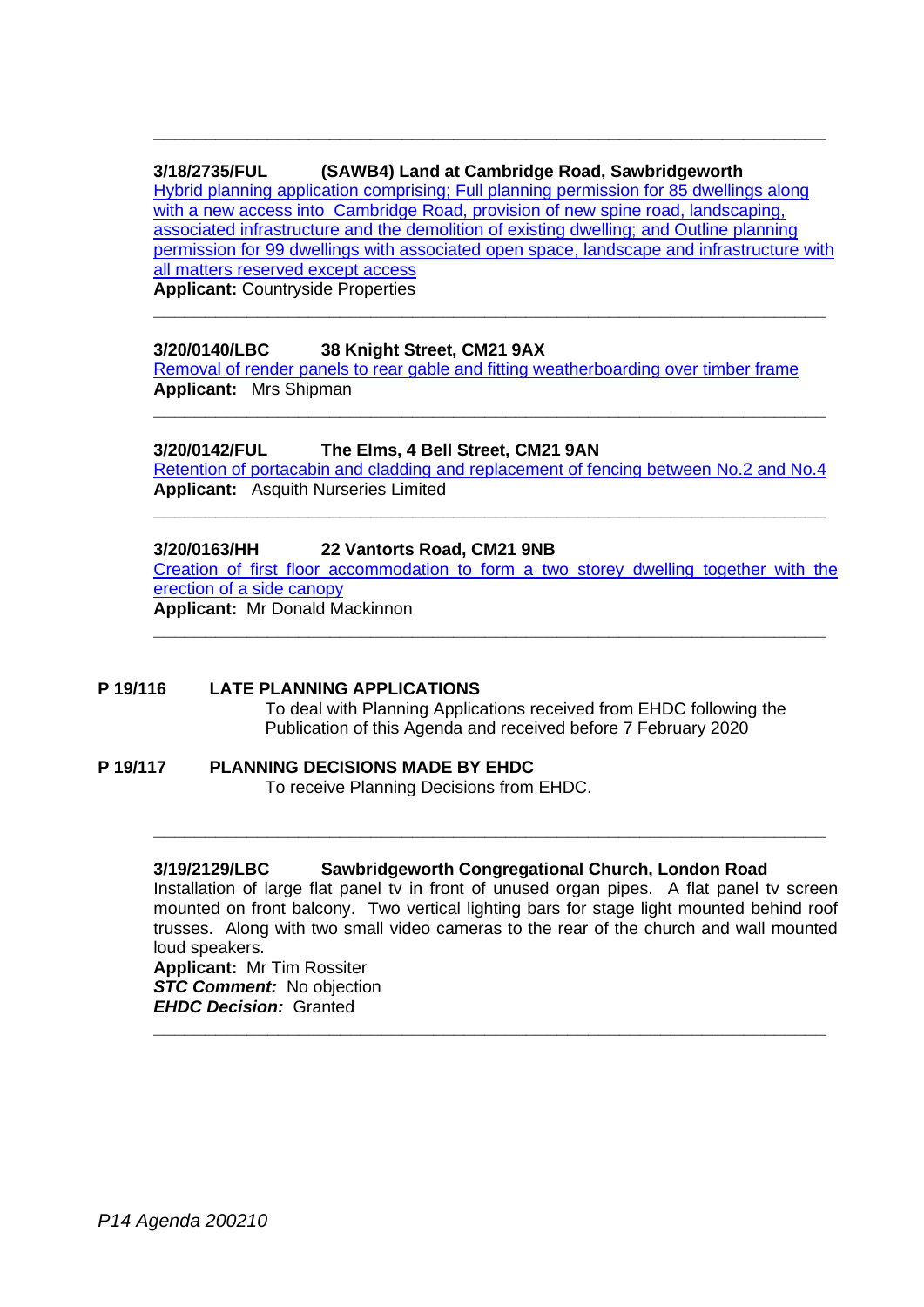## **3/19/2289/HH Penrhyn, London Road, Spellbrook, CM23 4BA**

Erection of a balcony to bedroom at rear of the dwelling (resubmission of application 3/19/0307/HH

**\_\_\_\_\_\_\_\_\_\_\_\_\_\_\_\_\_\_\_\_\_\_\_\_\_\_\_\_\_\_\_\_\_\_\_\_\_\_\_\_\_\_\_\_\_\_\_\_\_\_\_\_\_\_\_\_\_\_\_\_\_\_\_\_\_**

**Applicant:** Mr Phil Neal

*STC Comment:* No objection

*EHDC Decision:* Refused. "The proposed development, cumulatively with the previous additions, would constitute inappropriate development within the Green Belt. The harm by reason of its appropriateness is not clearly outweighed by other considerations, nor have very special circumstances been demonstrated. The proposal is therefore contrary to policy GBR1 of the East Herts District Plan 2018 and the National Planning Policy Framework" and "The proposed balcony by reason of its siting and design relates poorly to the existing dwelling and fails to maintain the character and appearance of the dwelling. The proposal is therefore contrary to Policies HOU11 and DES4 of the East Herts District Plan 2018"

## **3/19/2397/FUL 29 Station Road, CM21 9JY**

Conversion of barn outbuilding into a self-contained residential unit and associated development, to include 2 rear roof lights

**Applicant:** Mr Colin Hardy

*STC Comment:* No planning objection however objections from neighbouring properties concerning invasion of privacy and lack of sufficient parking noted.

**\_\_\_\_\_\_\_\_\_\_\_\_\_\_\_\_\_\_\_\_\_\_\_\_\_\_\_\_\_\_\_\_\_\_\_\_\_\_\_\_\_\_\_\_\_\_\_\_\_\_\_\_\_\_\_\_\_\_\_\_\_\_\_\_\_**

**EHDC Decision:** Refused. "The proposed development would not provide internal living accommodation capable of providing a satisfactory standard of amenity for the occupiers of the proposed self-contained dwelling. Additionally, the provision of a self-contained dwelling in this location fails to have regard to the local distinctiveness of the site. The proposal therefore constitutes poor design and development that fails to reflect local distinctiveness of the site; contrary to Policies DES4 and HOU7 of the East Herts District Plan 2018"

**\_\_\_\_\_\_\_\_\_\_\_\_\_\_\_\_\_\_\_\_\_\_\_\_\_\_\_\_\_\_\_\_\_\_\_\_\_\_\_\_\_\_\_\_\_\_\_\_\_\_\_\_\_\_\_\_\_\_\_\_\_\_\_\_\_\_**

#### **3/19/2398/LBC 29 Station Road, CM21 9JY**

Conversion of barn outbuilding into a self-contained residential unit and associated development, to include 2 rear roof lights **Applicant:** Mr Colin Hardy *STC Comment:* No comment *EHDC Decision:* Granted **\_\_\_\_\_\_\_\_\_\_\_\_\_\_\_\_\_\_\_\_\_\_\_\_\_\_\_\_\_\_\_\_\_\_\_\_\_\_\_\_\_\_\_\_\_\_\_\_\_\_\_\_\_\_\_\_\_\_\_\_\_\_\_\_\_\_**

#### **3/19/2474/HH 8 Kingsmead, CM21 9EY**

Demolition of existing extension and erection of single storey side extension **Applicant:** Mr Andrew Brighton *STC Comment:* No objection *EHDC Decision:* Granted **\_\_\_\_\_\_\_\_\_\_\_\_\_\_\_\_\_\_\_\_\_\_\_\_\_\_\_\_\_\_\_\_\_\_\_\_\_\_\_\_\_\_\_\_\_\_\_\_\_\_\_\_\_\_\_\_\_\_\_\_\_\_\_\_\_\_**

#### **3/19/2503/HH**

#### **& 3/19/2504/LBC Bonks Hill House, High Wych Road, CM21 9HT**

Conversion of coach house to annex together with associated elevational alterations including erection of chimney, reconstruction of roof with roof light **Applicant:** Mr Oliver Hookway **STC Comment:** No objection & No comment **EHDC Decision:** Granted **\_\_\_\_\_\_\_\_\_\_\_\_\_\_\_\_\_\_\_\_\_\_\_\_\_\_\_\_\_\_\_\_\_\_\_\_\_\_\_\_\_\_\_\_\_\_\_\_\_\_\_\_\_\_\_\_\_\_\_\_\_\_\_\_\_\_**